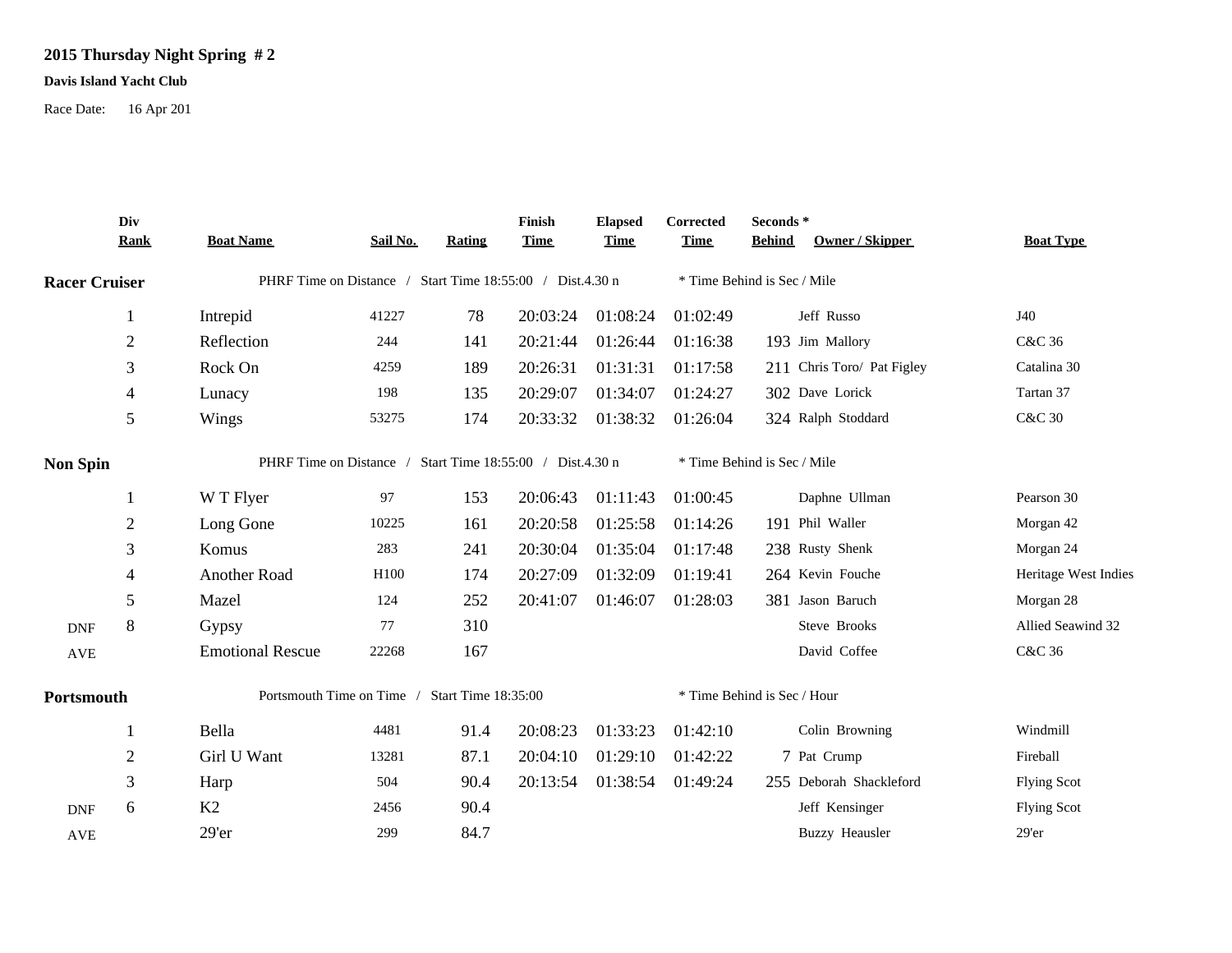| <b>Spin B</b>    |                          | PHRF Time on Distance / Start Time 18:45:00 / Dist.5.64 n |       |     |          |          | * Time Behind is Sec / Mile |                               |                    |  |  |
|------------------|--------------------------|-----------------------------------------------------------|-------|-----|----------|----------|-----------------------------|-------------------------------|--------------------|--|--|
|                  | 1                        | Junior                                                    | 41186 | 123 | 20:03:13 | 01:18:13 | 01:06:39                    | Frank Selph Jr                | J27                |  |  |
|                  | $\overline{2}$           | 88                                                        | 88    | 111 | 20:03:05 | 01:18:05 | 01:07:39                    | 11 David Ciesla               | J70                |  |  |
|                  | 3                        | Mal de Mer                                                | 747   | 156 | 20:07:30 | 01:22:30 | 01:07:50                    | 13 Richard Karran             | Wavelength 24      |  |  |
|                  | $\overline{\mathcal{A}}$ | Privateer                                                 | 282   | 132 | 20:06:05 | 01:21:05 | 01:08:41                    | 22 Chris Jones                | S <sub>2</sub> 9.1 |  |  |
|                  | 5                        | Bay Wolf                                                  | 40177 | 132 | 20:06:19 | 01:21:19 | 01:08:55                    | 24 John Brennan               | S <sub>2</sub> 9.1 |  |  |
|                  | 6                        | Abracadabra                                               | 511   | 156 | 20:08:38 | 01:23:38 | 01:08:58                    | 25 Bob Van Horn/ Doug Roberts | Wavelength 24      |  |  |
|                  | 7                        | Whirligig                                                 | 82    | 141 | 20:08:13 | 01:23:13 | 01:09:58                    | 35 Charlie Cushing            | Ulitimate 20       |  |  |
|                  | $8\,$                    | Dr Bligh                                                  | 30    | 132 | 20:08:04 | 01:23:04 | 01:10:40                    | 43 Mike Maher                 | S <sub>2</sub> 9.1 |  |  |
|                  | 9                        | Volant II                                                 | 99    | 177 | 20:14:08 | 01:29:08 | 01:12:30                    | 62 John Gifford               | J22                |  |  |
|                  | 10                       | Boat                                                      | 57    | 156 | 20:12:13 | 01:27:13 | 01:12:33                    | 63 Larry Willis               | Wavelengh 24       |  |  |
|                  | 11                       | Forerunner                                                | 23656 | 132 | 20:15:45 | 01:30:45 | 01:18:21                    | 124 Tim Ruman/ Frank Selph    | <b>J30</b>         |  |  |
| RAF              | 13                       | <b>Bob Sled</b>                                           | 135   | 99  | 20:00:52 |          |                             | Bob Bilthouse                 | VX1                |  |  |
| <b>Melges 24</b> |                          | PHRF Time on Distance / Start Time 18:40:00 / Dist.5.64 n |       |     |          |          | * Time Behind is Sec / Mile |                               |                    |  |  |
|                  | $\mathbf{1}$             | Rogue                                                     | 457   | 75  | 19:54:41 | 01:14:41 | 01:07:38                    | Bob Kroetsch                  | Melges 24          |  |  |
|                  | $\overline{2}$           | Carmelita                                                 | 119   | 75  | 19:55:55 | 01:15:55 | 01:08:52                    | 13 J.A. Booker                | Melges 24          |  |  |
|                  | 3                        | Wicked Witch                                              | 719   | 75  | 19:56:18 | 01:16:18 | 01:09:15                    | 17 Joe Blouin                 | Melges 24          |  |  |
| J24              |                          | PHRF Time on Distance / Start Time 18:40:00 / Dist.5.64 n |       |     |          |          | * Time Behind is Sec / Mile |                               |                    |  |  |
|                  | 1                        | Long Shot                                                 | 2917  | 171 | 20:01:58 | 01:21:58 | 01:05:54                    | John Poulson                  | J24                |  |  |
|                  | $\overline{2}$           | Irish                                                     | 249   | 171 | 20:08:03 | 01:28:03 | 01:11:59                    | 65 Michael Horan              | J24                |  |  |
|                  | 3                        | Ragged Edge                                               | 154   | 171 | 20:09:38 | 01:29:38 | 01:13:34                    | 82 Dan Kresge                 | J24                |  |  |
| Spin A           |                          | PHRF Time on Distance / Start Time 18:50:00 / Dist.5.64 n |       |     |          |          |                             | * Time Behind is Sec / Mile   |                    |  |  |
|                  | 1                        | No Limit                                                  | 39526 | 42  | 19:55:35 | 01:05:35 | 01:01:38                    | Burns/Hobbs/ Zonnenberg       | Farr 395           |  |  |
|                  | $\overline{2}$           | Wired                                                     | 39511 | 42  | 19:56:54 | 01:06:54 | 01:02:57                    | 14 Allen Thomas               | Farr 395           |  |  |
|                  | 3                        | J-Hawk                                                    | 46625 | 72  | 20:02:29 | 01:12:29 | 01:05:43                    | 43 Dave Arata                 | J105               |  |  |
|                  | 4                        | Rocket                                                    | 48    | 72  | 20:03:34 | 01:13:34 | 01:06:48                    | 55 Tarry Grimsdale            | J35                |  |  |
|                  | 5                        | Tampa Girl                                                | 83242 | 54  | 20:04:44 | 01:14:44 | 01:09:39                    | 85 Bill Terry                 | J120               |  |  |
|                  | 6                        | Where U Kats At                                           | 43841 | 93  | 20:08:50 | 01:18:50 | 01:10:05                    | 90 Jamie Myers                | Carrera 290        |  |  |